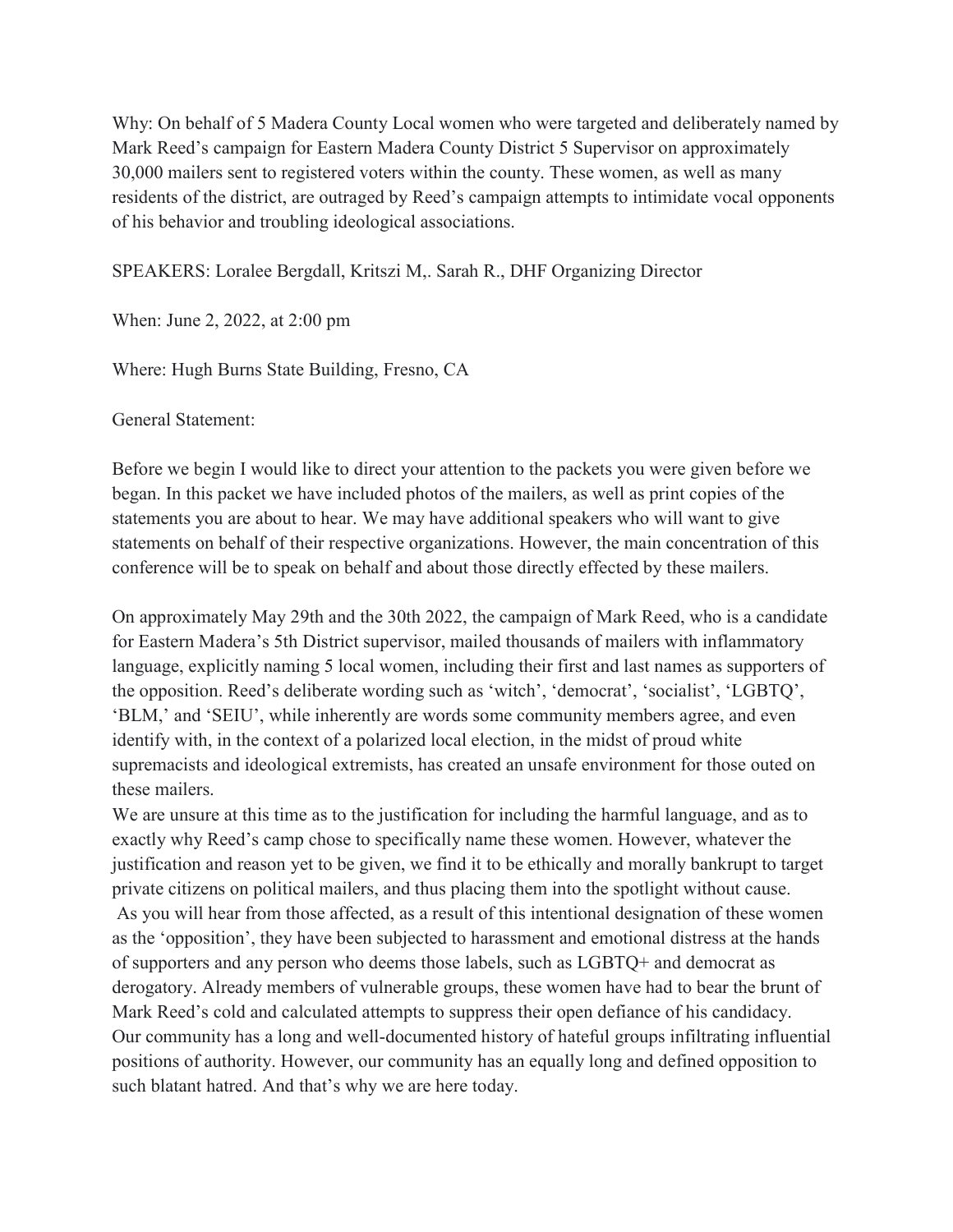We are here today to send a loud and clear message, not only to Mark Reed, but to his campaign, his supporters, and any persons who believe it is acceptable to place the unfair burden of political strategy on women who have been beyond instrumental in the betterment of their communities, simply because they are outspoken.

We are here because we believe that no person deserves to unwittingly become a sacrificial lamb for political gain because they spoke up for what they believe in.

We will be taking questions, but I want to first take a moment to read a few statements from those who do not wish to be named, for fear of their personal safety. We understand that this is a unique situation-in that the circulation of the flyers already includes names, but would ask that you not include the full names in your publications to avoid further exposure to extremists looking to antagonize and harass those involved.

Before I read these statements I also want to emphasize that this situation, as much as it is a matter of political importance, it is of great personal importance, because this incident has effected each of these women, deeply. They have experienced harassment, accusations, and emotional distress as a result of political manuevering; without their explicit consent, and without warning. These women are not here today because they fear for their safety, so I would like to ask that you keep that in mind as we read through these statements.

Firstly, from one individual she wished that this message be given on her behalf:

I am a Christian woman and I want to say…

We will not be oppressed.

We will not be intimidated.

## To our Eastern Madera County community,

My sisters and I stand today on the shoulders of Emmeline Pankurst, Elizabeth Cady Stanton, Sojourner Truth and more…..

We invite and encourage our community residents, who feel marginalized, to stand on our shoulders and be lifted up to choose your vote without intimidation or suppression.

Eastern Madera County has ZERO tolerance for intimidation, oppression and hate.

From the second individual who could not be here:

I am a founder of Oakhurst LGBTQ+, a social media networking space for locals, since larger spaces were often filled with hate and attacks.

I am also a professor and an Associate Marriage and Family Therapst. Both my personal and professional code of ethics are to be accepting of all, and to call out instances of injustice that I observe.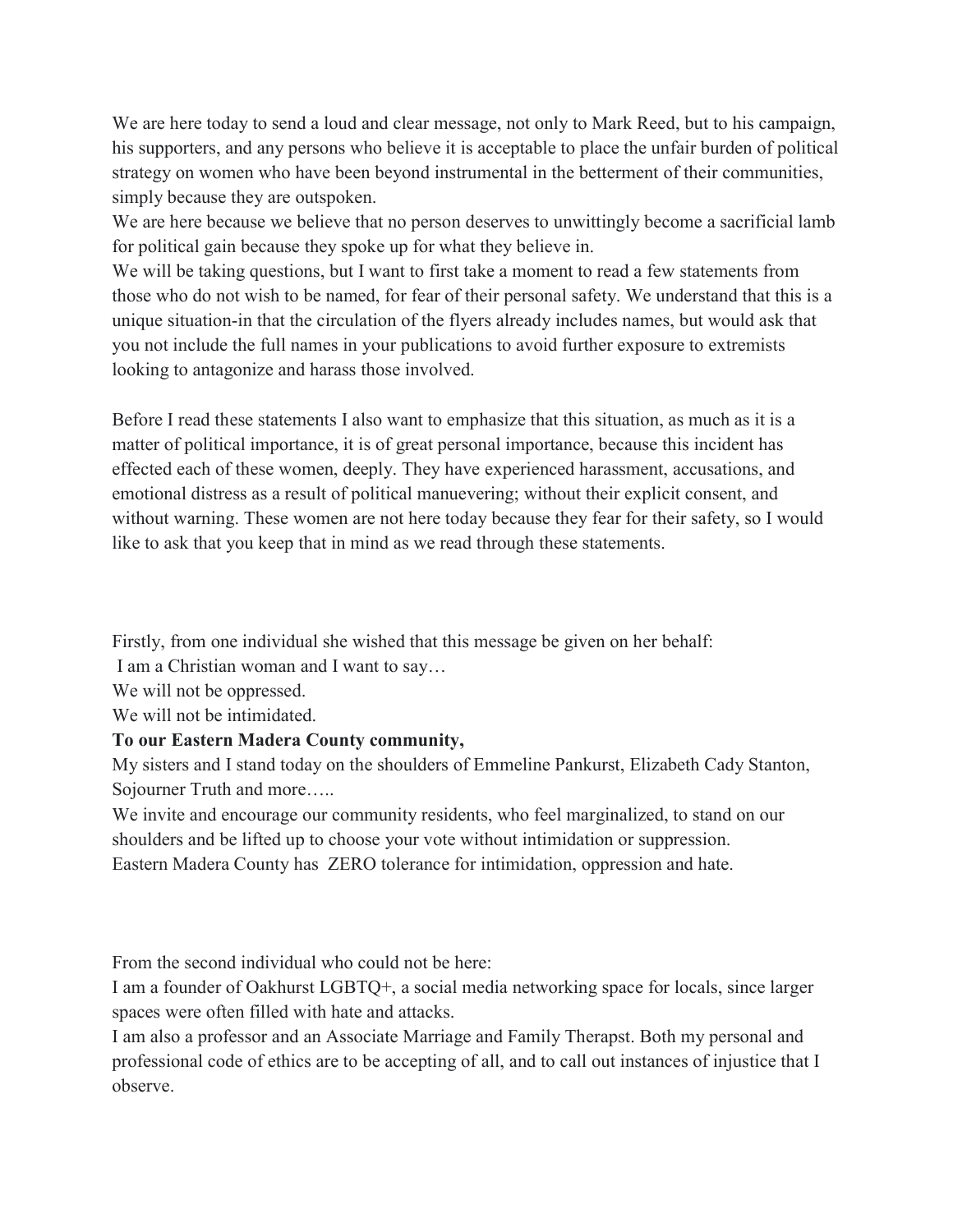This flier won't stop me from doing the work I do to create safety for marginialized folks in this community. I grew up here and both of my parents have dedicated significant amounts of charitable work here as well. To be attacked for my sexuality is nothing new, its happened before. However, it hurts to be judged for something that I can't control, anymore than I can control my Jewish heritage, or my brown eyes.I have felt more fear when going out in public places and been experiencing panic attacks daily since i was made aware of this attack on me, as well as receiving messages of hate on social media.

As we celebrate Pride this month, I honor the strong women like Sylvia Rivera and Marsha P Johnson who also stood against hate or intolerance. I am proud to be following their example and fighting for what is right. I'm grateful for the love and support I've been shown, and I will continue to use my voice to challenge those who try to harm others.

Lastly, from the third individual:

As I am unable to take part in the the press conference due to recently undergoing surgery on Friday-and am not feeling up to it, I am writing my thoughts about being included with four other local women on Mark Reed's latest mailers.

I don't think Socialism means what Reed thinks it means. I am not ashamed of being a person who cares for others and wants the best for all. I encourage you to look up the platform for the Peace & Freedom Party to see if you don't agree with most things included in the platform.

That being said, all my actions and comments regarding Reed are because I am a social justice advocate wanting justice for all, not because I am a Socialist. I have called out his lies and discrepancies. I stood up to his accusations against me and others.

This flyer has all five of us feeling unsafe in our own communities with many of us being here for decades. This is known as a conservative community with many hateful and angry people. This makes some of us feel uncomfortable going out in public and wondering if someone might attack us after seeeing our profile pictures on social media. Some are worried about their jobs and if they may lose them due to this. It comes across as sexist, homophobic, racist, and generally hateful.

Of many things Reed has done and said I want to just point out a couple of them. I am really unsure as to why Reed has 'BLM' on his flyer, saying his opponent is being supported by this movement. I have never seen the 'BLM' movemement, locally or otherwise nationally, in openly expressing support for his opponents. Is Reed referring to Black Lives Matter, or Bureau of Land Management? As an organizer for many yeras of the Uprooting Racism organization in Fresno,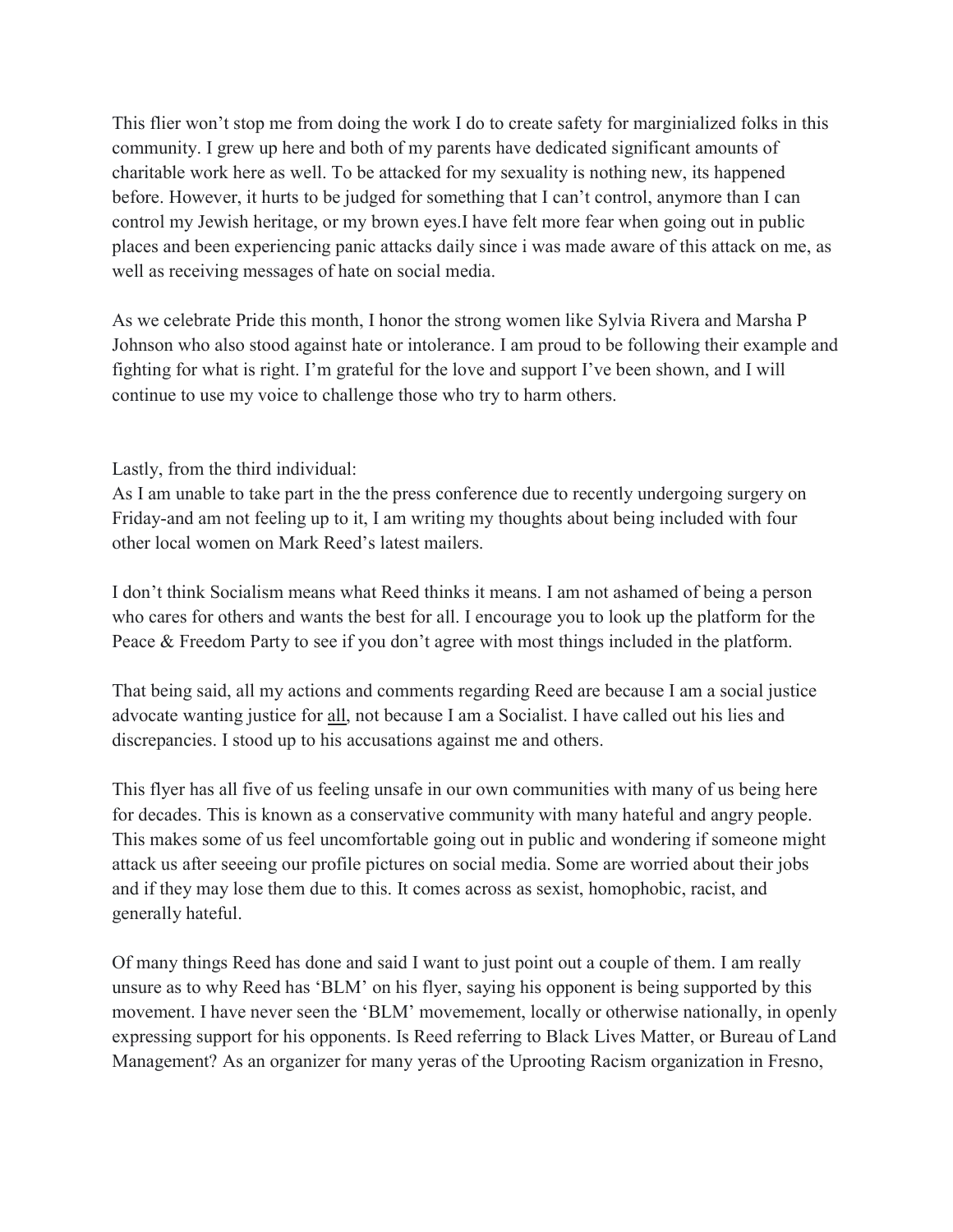and former admin of the Black Lives Matter: Fresno Facebook page, I find this mention abhorrent, especially since it is not true. It is just a dog whistle to local racists.

To go along, I find it strange that Reed almost always states "my opponent", singular, never "my opponents", as it is actually. He acts as if Campbell doesn't exist. He almost never mentions Campbell in any of his posts or comments. Why is this? I can only guess. Perhaps he doesn't see Campbell as a threat in the election, or something much more sinister.

And with that, I would like to give Sarah and Kritszi an opportunity to speak on their own behalf.

## Kriszti M. Statement:

Hi, I'm Kriszti. I'm a business owner, community volunteer and ran an education foundation for kids in the Oakhurst Area for 10 years. I would find the association that was made between myself and the Halloween lake paddle laughable, if not for the fact that the candidate and campaign that produced the flier are endangering my family. I have a student in the local school district, as well as a young adult who is a teacher, both have my last name. This flier has put a target on the back of not only myself, but also my children.

I find it extremely disturbing that Reed is being advised by entities who are attempting to establish local chapters of the Salt and Light Council. This group actively promotes intolerance to their congregation as a Christian value. A member of this group was seen whispering to Reed, during the break at the last debate Coarsegold, notebook in hand, muttering about 'CRT'. I find it very concerning that this is who Reed is getting advice from and that he has the blessings and endorsement of the Madera County Republican Party. It is astounding that his campaign also thought that attacking LGBTQ and BLM was a good idea. This makes me question the type of staff he would surround himself with if elected to any office anywhere.

## Sarah R:

I am Sarah Roemer, a private citizen from the Oakhurst area. Last week Mark Reed, Republican candidate running for District 5 in Madera County retaliated against me for speaking out against him on social media by printing my first and last name on a campaign flyer, claiming I am affiliated with so-called 'witches and warlocks.' While I respect everyone's right to practice their religion of choice, I am not personally affiliated. I do, however, run the Oakhurst Area's meal and outreach program, Soup 4 Friends, a volunteer charity that provides resources to those who need them, and as such, am concerned by how Mr. Reed's divisive and libelous claims might affect our community efforts. I must also be cautious about how this might affect my job and personal life, I'm wondering if I need to fear extremists or zealots inspired to violence by his false claims. I've already been identified in public as 'the witch.'